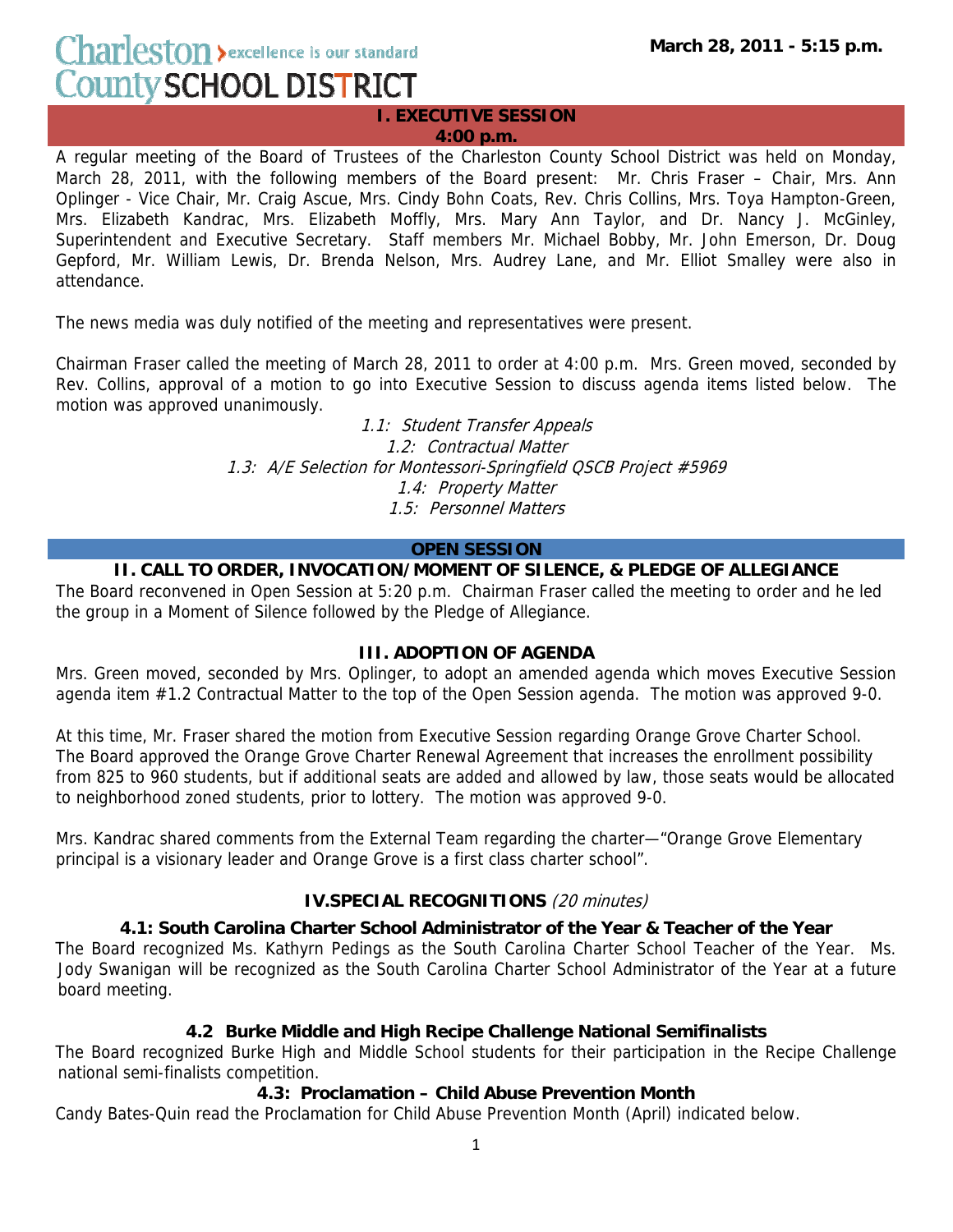#### **"Child Abuse Prevention Month" April 1-30, 2011**

**Whereas,** child abuse prevention is a community problem and finding solution depends on involvement among people throughout the community. In 2010 Charleston County Department of Social Services received nearly 1540 reports of child abuse or neglect;

**Whereas,** the effects of child abuse are felt by whole communities, and need to be addressed by the entire community; 1217 new cases were accepted as founded by Charleston County DSS in 2010, and Child Protective Services removed 235 children from homes and placed in DSS care in Charleston County;

**Whereas,** statistics of children who are abused and neglected escalate; each year over 30,000 children are reported to be abused or neglected in South Carolina which interferes with their learning;

**Whereas,** effective child abuse prevention programs succeed because of partnerships created among school counselors, staff, social service agencies, religious organizations, law enforcement, the business community; and CCSD has taken a pro-active approach to prevent as well as report abuse of any nature;

**Whereas,** youth-serving prevention programs offer positive alternatives for young people and encourage youth to develop strong ties to their community;

**Whereas,** all citizens should become more aware of child abuse and its prevention within the community, and become involved in supporting parents to raise their children in a safe, nurturing environment;

**Therefore,** the Charleston County School District does hereby proclaim April as "Child Abuse Prevention Month".

The Charleston County School District calls upon its Board, faculty, staff, community agencies, religious organizations, medical facilities; and businesses to increase their participation in our efforts to prevent child abuse, thereby strengthening the communities in which we live.

### **4.4: Office of Teacher Quality Recognition**

The Board recognized Mrs. Audrey Lane with the Office of Teacher Quality and the Teacher Quality staff and other staff members who volunteered to help with the Evening with the Starts Gala event.

# **V. SUPERINTENDENT'S REPORT**

# **5.1: Superintendent's Report**

The Superintendent reported the following:

- Congratulations to the Evening with the Stars Gala volunteers. The purpose of the gala was to raise money and \$33,000 was raised.
- Budget Meetings The district continues to engage the public in discussions about budget challenges. Two meetings were held last Thursday at Baptist Hill High and St. Johns High. It's clear that everyone is interested. There were a lot of questions about how one could get more involved. The goal of the district is to make sure everyone understands the budget and is able to give feedback. So far, six meetings were held with approximately 350 participants. Two more budget meetings are scheduled now that West Ashley was added as an extra location. Once the process is complete, staff will bring a complete summary of what was heard and learned at budget meetings. Also, feedback will be incorporated into the April 11<sup>th</sup> budget update. A video presentation will be posted on the website for those who could not make the meetings.
- Renaissance Project A Task Force meeting will be held tomorrow night with a cross-section of approximately 25 school and community members. Recently there was a lot of public discussion about how to improve high school education—and education in general in North Charleston. Dr. McGinley shared her statement from last Thursday's newspaper stating that she felt extensive engagement will generate the best possible plan for students in North Charleston.
- Community outreach is an absolute priority for budget, school choice, and key initiatives like the Renaissance Project. Every week, a district team is out during the day and late evening meeting with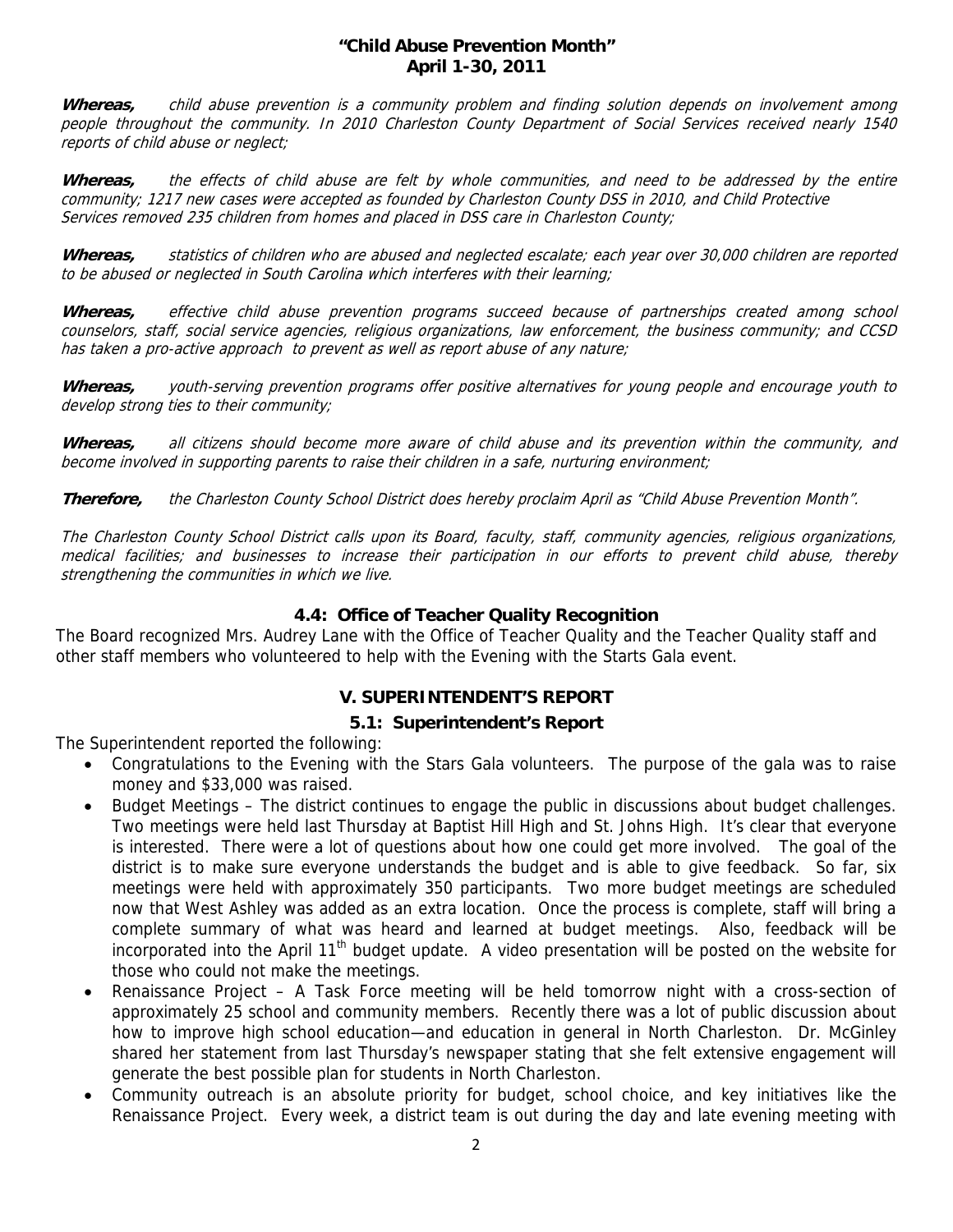different groups. While some claim staff just started engaging the community in North Charleston, a North Charleston Secondary Education Task Force was established in 2009. This Task Force met during the 2009-2010 school year. There were 29 participants to include principals, church leaders, elected officials, police leaders, parents and business and nonprofit leaders. More recently, in February after the concept of a merged high School was presented, a meeting was held with key community leaders in North Charleston, including members of the District 4 Board, local faith leaders, and the NAACP. And, three weeks ago, another meeting held with the Inter-Faith Community Roundtable to discuss the improvement of education in North Charleston. The district works hard to engage the community and will continue to reach out, listen and engage others.

• A productive meeting was held earlier today with Coastal Community Foundation discussing how to bring more money to the district and they are lending individuals to help district.

Mrs. Kandrac asked about video presentations posted online and if comments and questions were also posted online. Mr. Elliot Smalley said they would be posted after meetings are completed.

Mrs. Kandrac also asked about Task Force members and expressed concerns about renaming Northwoods Academy and Pinehurst ES. She requested information about the same.

# **VI. VISITORS, PUBLIC COMMUNICATIONS (Not to exceed 30 minutes)**

- 1. Mr. Jeff Gleim addressed the Board regarding James Simons Elementary.
- 2. Mr. Edward Jones addressed concerns regarding principal changes at Jenkins Academy.
- 3. Ms. Fouche Sheppard addressed the Board opposing a Montessori program at James Simons Elementary.
- 4. Ms. Kyle Lahm, a North Charleston representative, addressed the Board in support of the North Charleston Arts Infused School in North Charleston.
- 5. Mr. Arthur Lawrence thanked Mr. Louis Martin, Constituent members, and staff members who attended the meeting to discuss Burke High School. He also expressed his support for a partial Montessori at James Simons Elementary and urged the superintendent and the Board to support the recommendation from stakeholders which will promote quality schools in District 20. Mr. Lawrence also commended Mr. Martin for doing a wonderful job.
- 6. Rev. Alma Dungee addressed the Board in support of the Montessori program at James Simons, provided attendance of neighborhood students. She also requested the trade school at Burke be restored and suggested the Math & Science Charter be given the auditorium at Rivers, if needed.
- 7. Mr. Anthony Bryant expressed concerns regarding a FCC complaint he filed.
- 8. Ms. Kristen LeVaur commended Orange Grove and Charleston Charter on their success. She suggested the Board consider making Stall High and North Charleston High charter schools.

# **VII. APPROVAL OF MINUTES/EXECUTIVE SESSION AGENDA ITEMS**

# **7.1: Open Session Minutes of March 14, 2011**

Mrs. Coats moved, seconded by Mr. Ascue, approval of the Open Session Minutes of March 14, 2011. The vote was 9-0.

At this time, Dr. McGinley made a brief statement to clarify rumors made about the principal at Jenkins Academy. There has not been a change in principal at Jenkins Academy. However, another principal is sitting in for the principal who is out on sick leave.

# **7.2: Motions of Executive Session of March 28, 2011**

**1.1: Student Transfer Appeals** – The Board approved student transfers A, B, C, D, E, F, H, K; I & J were approved for Laing Middle, AA was approved for Harborview and BB was approved for Mt. Pleasant Academy; G, L, M, N, and O were denied for lack of space. The motion was approved 9-0.

**1.2: Contractual Matter** – The Board approved the Orange Grove Charter Renewal Agreement with stipulation that additional seats must be filled with neighborhood students, if the law allows. The motion was approved 9-0.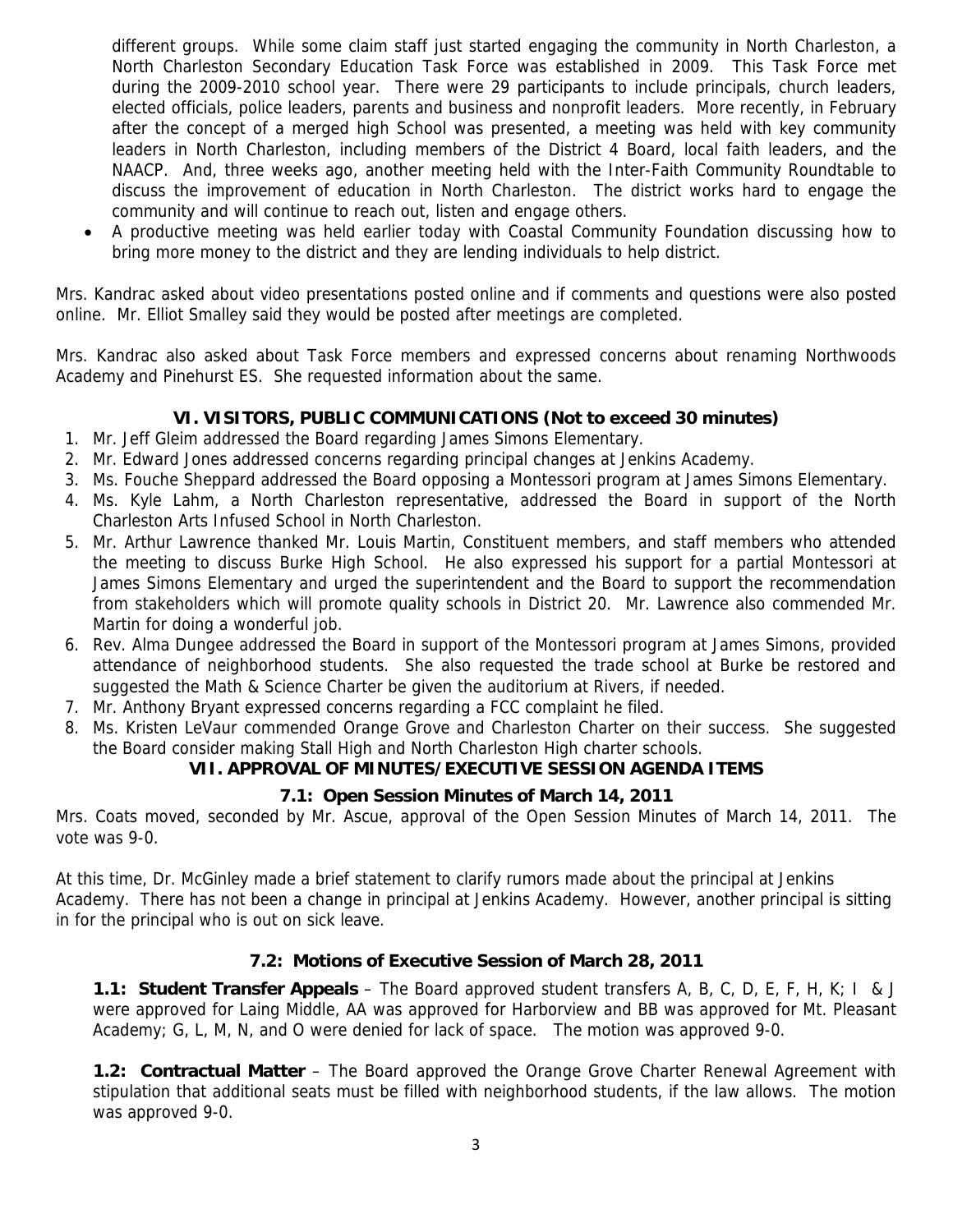**1.3: A/E Selection for Montessori-Springfield QSCB Project #5969** – The Board approved the A/E Selection for Montessori-Springfield QSCB Project #5969. The motion was approved 9-0.

- **1.4: Property Matter** The Board approved the contract to purchase 4.63 acres, current site of the Montessori Community School of Charleston land at 2120 Wood Avenue, Charleston, South Carolina at a price not to exceed \$80,000. The motion was approved 9-0.
- **1.5: Personnel Matters** The Board received information in Executive Session. No action was taken.

### **7.3: Financial Minutes of February 28, 2011 and March 14, 2011**

Mrs. Coats moved, seconded by Mrs. Green, approval of the amended Financial Minutes of February 28, 2011 and March 14, 2011. The motion was approved 8-1 (Kandrac opposed).

After Mrs. Kandrac expressed concerns about amounts the district paid in the past to correct facility issues. Mr. Bobby responded to roofing issue Mrs. Kandrac mentioned, that it was not covered under warranty. The district only pays for projects not covered by a warranty. Also in response to her comment about funds spent in 2009 to replace the floor at Mt. Pleasant Academy, Mr. Bobby said the request to fund the project was approved by the board. In response to Mrs. Moffly's questions about West Ashley-- when it was built and the life of a school roof, Mr. Lewis said the school was built 11 years ago and the expected life of the roof is approximately 20 years. In response to Mrs. Moffly's question about why \$200,000 was being spent for a school only built 11 years ago. Mr. Bobby said staff did not have details to respond. However, staff could bring details to a future meeting. Also, Mr. Lewis said someone on staff monitors these type projects to see if they are covered by a warranty. Mrs. Moffly said she is concerned because past projects are failing and a new building project is beginning. She also asked about the purchase of an \$80,000 dump truck. Mr. Bobby said the district needs the vehicle and Capital funds will be used to purchase it. Also he said staff will address roofing issue in future and they are looking at guidelines for building systems and looking at the history of previous projects.

# **VIII. COMMITTEE REPORT(S)**

# **8.1: Finance & Audit Committee**

Mrs. Coats announced that the Finance and Audit Committee next meeting is April 14<sup>th</sup> at 3pm. Also, she said on the agenda is 11.5 - Tax Anticipation Note Arbitrage, which was discussed at the last Finance and Audit Committee meeting. She said unspent funds will be refunded to the Internal Revenue Service.

# **8.2: Policy Committee**

Mrs. Oplinger announced that the Policy Committee next meeting is April 14<sup>th</sup> at 10am in the Board Room.

# **IX. MANAGEMENT REPORT(S)**

# **9.1: Capital Projects January 2011**

The Board received the January 2011 Capital Projects Report as information.

# **9.2: Classroom Modernization Program-Classroom Technology Committee Report**

The Board received the Classroom Modernization Program Classroom Technology Report as information.

Mr. Bobby said it was mid third year of the five year plan. Mr. John McCarron, Ex. Director of Technology, Ms. Lannie Berry and Mr. Tim Tanner shared positive results of the Classroom Modernization Program.

Ms. Berry and Mr. Tanner briefed the board about a school improvement grant and the E2T2 Pilot Program. Mrs. Kandrac said they are doing great and she heard someone talking about it at the recent Two Days at the Capital in Columbia, SC. Staff will coordinate a visit to Drayton Hall for Board members to see students in classrooms piloting IPADs.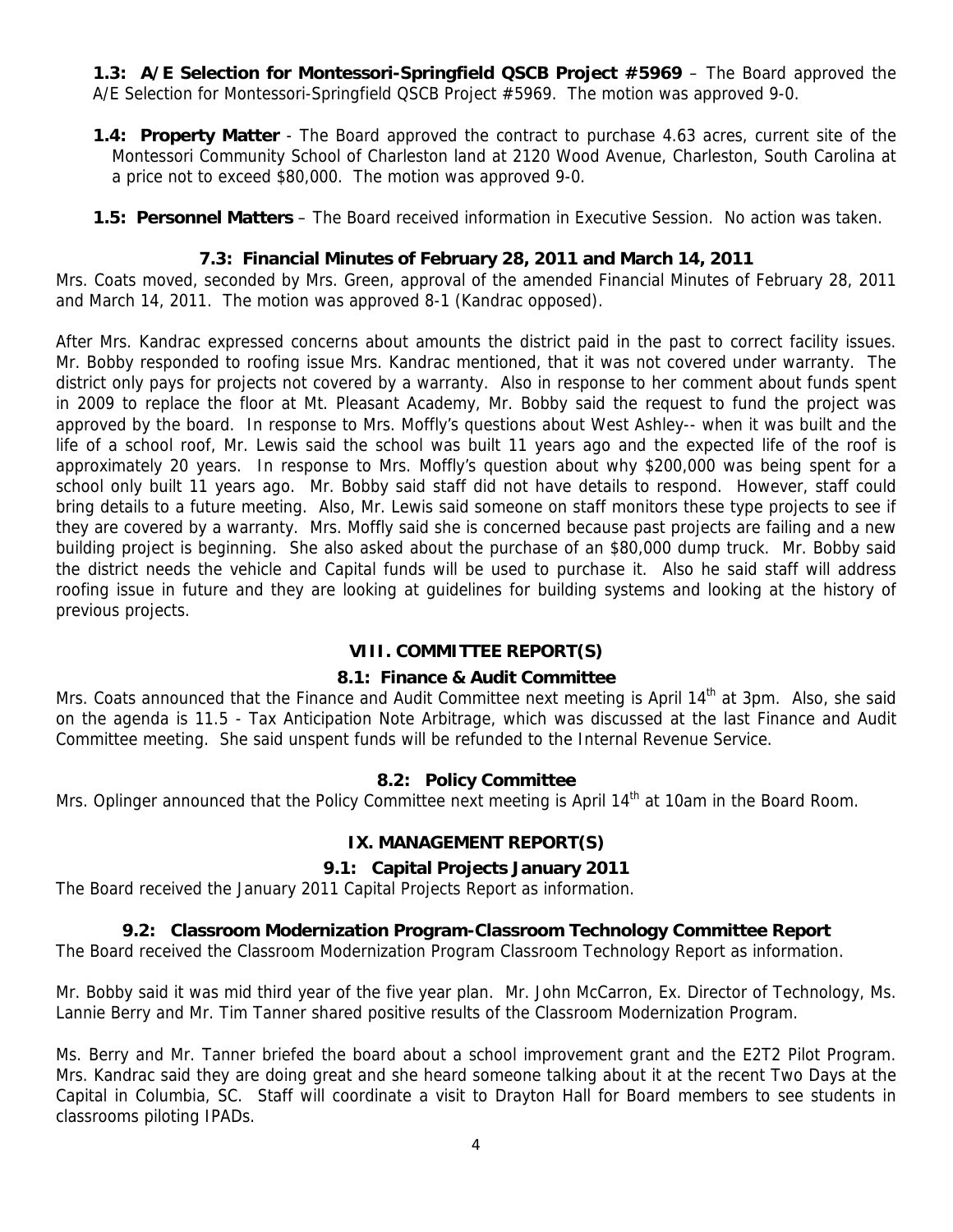Mr. McCarron responded to Mrs. Kandrac regarding use of MOBI in classrooms in CCSD. Mr. Tanner responded that some schools use the Smart Slate which is a version of MOBI. He said the price is under \$300 and the district is providing training to schools that made recent purchases. Mr. John McCarron added that he met with MOBI team and has made purchases from them. Mrs. Coats said she supports the use of IPADs. She also asked if students who take them home are held liable if they are lost. Mrs. Berry said an agreement is signed and a tracking device is placed in each IPAD. Mrs. Coats said she just wanted assurance that this is not a costly venture. Ms. Berry said a lot of studying will be done and IPADs rarely go missing or break. She also spoke about cost savings with use of IPADs (copies, ink). Staff responded to Mrs. Coats question on when to expect benefit from savings and how the education process will improve. Also in response to a question from Mrs. Taylor asked about the cost of light bulbs for Smart Boards. Mr. McCarron said the \$500 price negotiated to \$299 and the life of each is 300 hours. Additionally, the bulb goes into sleep mode after 30 minutes of inactivity.

Dr. McGinley complimented staff for the professional development plan. She also said two high-level Apple executives are working with the West Ashley High staff members who use IPADs for teacher evaluation. Apple is interested in working with district. IPADs are also good for those with visual problems. Rev. Collins suggested IPADs for Board members.

#### **X. CAE UPDATE**

# **10.1: Teacher Evaluation STEPS & Timeline**

Mrs. Audrey Lane and Dr. Gepford presented information to the Board on teacher effectiveness. Mrs. Lane suggested a full board workshop in the future on teacher effectiveness.

Mrs. Lane shared information on the following:

- The importance of having top quartile teachers.
- Setting performance objectives for teachers innovative approach that will be used in recruitment efforts.
- Growing and Support Teachers Piloting of the IPAD Program at West Ashley for Classroom walk throughs, giving teachers a higher level professional development support.
- Evaluating of Teachers using the Safe-T Project. A Safe-T Team was implemented this school year. Teacher notification letters were created with ADEPT Standards.
- Principals were tasked with identifying teachers who need additional support last fall. However, Mrs. Lane said no previous data is available for some teachers.
- CCSD requested to become state's pilot district and is waiting to hear back from state.
- Teacher Evaluation Design Team info was shared.
- The district has applied for a teacher evaluation grant.

Mrs. Oplinger asked about data on number of teachers that are successful and how successful the district is in moving teachers out of the red zone. Dr. Gepford responded that the district is tracking that info. However, the information is too preliminary to be shared at this time.

Mrs. Taylor said Safe-T evaluation is very taxing and some things should be weeded out to simplify the process because it's too cumbersome. She suggested the district should come up with a pilot program to utilize Safe-T in a different way. Mrs. Lane responded that the Safe-T evaluation is required by state law.

Mrs. Coats requested the presentation be brought back at a future meeting to allow additional discussion and she asked staff to identify the district's top 200 teachers. Dr. McGinley said the design process is to evaluate teachers since some don't have data. She also said the challenge now is to add student outcomes to Teacher Evaluation. The issue is the calibration of the teacher. Must identify the rubric with multiple measures.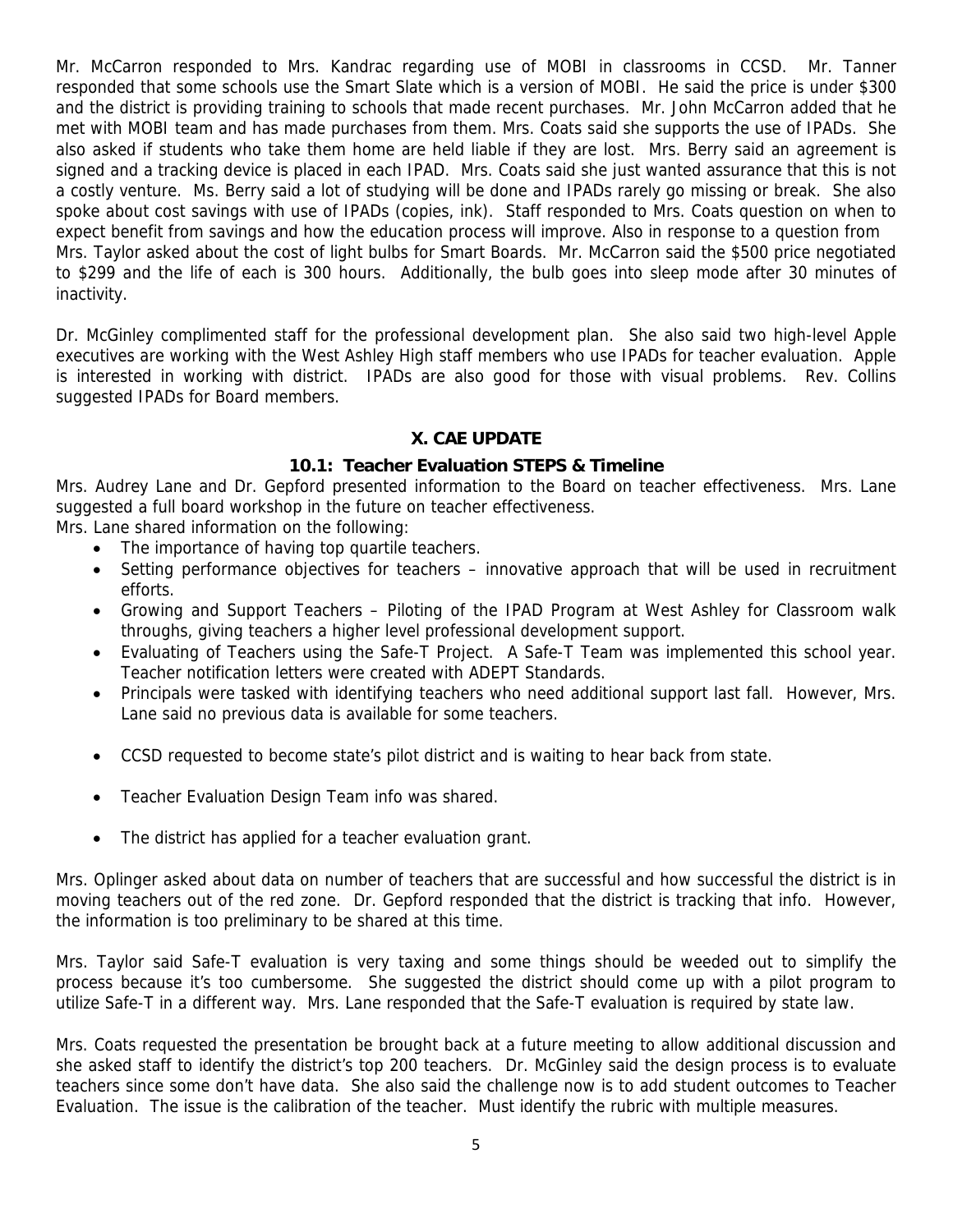Dr. Gepford said staff is working with principals to identify teachers who have issues in multiple areas. This is the first step. The second is to identify those with issues in one or two areas. That info is documented and support is provided.

Mrs. Coats said she would like to see what the top 200 good teachers look like. She went on to say the top 200 should be used to model performance. Dr. Gepford said it is done a different scale.

Mrs. Kandrac asked the definition for effective teacher from August 2010 and what would happen if the teacher shows student growth but has no classroom discipline. Then Mrs. Kandrac asked Mrs. Lane if she was an educator. Mrs. Lane responded to Mrs. Kandrac's question about the location of a recent staff retreat. Mrs. Lane said the retreat in August was held at North Charleston City Hall.

Mr. Bobby said the proposed pilot model would be brought back to the Board before it is expanded to other schools.

At this time, Mr. Fraser suggested further discussion of Teacher Evaluation be postponed.

### **XI. POTENTIAL CONSENT AGENDA ITEMS**

### **11.1: Upgrade Digital Reading Program on "myOn Reader"**

Mrs. Green moved, seconded by Mrs. Coats, approval of the upgrade to Capstone digital reading program "myOn Reader" to improve literacy. The funding sources are FY10 Media Modernization - \$59,000 and K-5 Instructional Materials \$60,000. The motion was approved 9-0.

Mrs. Connie Dopierela and Dr. Gepford spoke of piloting a paperless system that would track student's reading through digital learning. Ms. Dopierela spoke of cost savings since audio books are cheaper and Capstone has a large number of books students could access. The company monitors the books students read and measures their lexlile growth. Spanish and special educations students will have access to the reading program and MP3 files will be provided for students who do not have computers at home.

Mrs. Oplinger asked if it went through Middle/High School. Mrs. Dopierela said she has funds left which could be used for Middle Schools. She added that Capstone Company provides a lot of high interest low level books.

Mrs. Dopierela responded to a question from Mrs. Taylor on what factors are built in for teachers-stating she was not sure there is anything at this time. However, modifications are ongoing.

Mrs. Doperiela responded to Mrs. Moffly's question about annual cost stating that the annual cost is recurring. However, staff is looking at a multi-year contract to eliminate annual costs. She also said the cost goes down in succeeding years and the district gets a good discount.

#### **11.2: Ashley River Creative Arts ES Maintenance Agreement and Right of Way Easement (Water)**

Mrs. Kandrac moved, seconded by Mrs. Green, approval of the Ashley River Creative Arts Elementary School and Charleston Water Systems Maintenance Agreement and Right-of-Way Easement, at no cost to the district. The motion was approved 9-0.

In response to Mrs. Coats question about the district's responsibility. Mr. Lewis said this relieves CCSD of the responsibility.

#### **11.3: Buist Academy and James Simons ES Hazardous Material Abatement**

Mrs. Oplinger moved, seconded by Mrs. Kandrac, approval of the recommendation to award a contract to Neo Corporation for Hazardous Material Abatement for Buist Academy in the amount of \$180,000.00 and award a contract to Neo Corporation for Hazardous Material Abatement for Moran Environmental for James Simons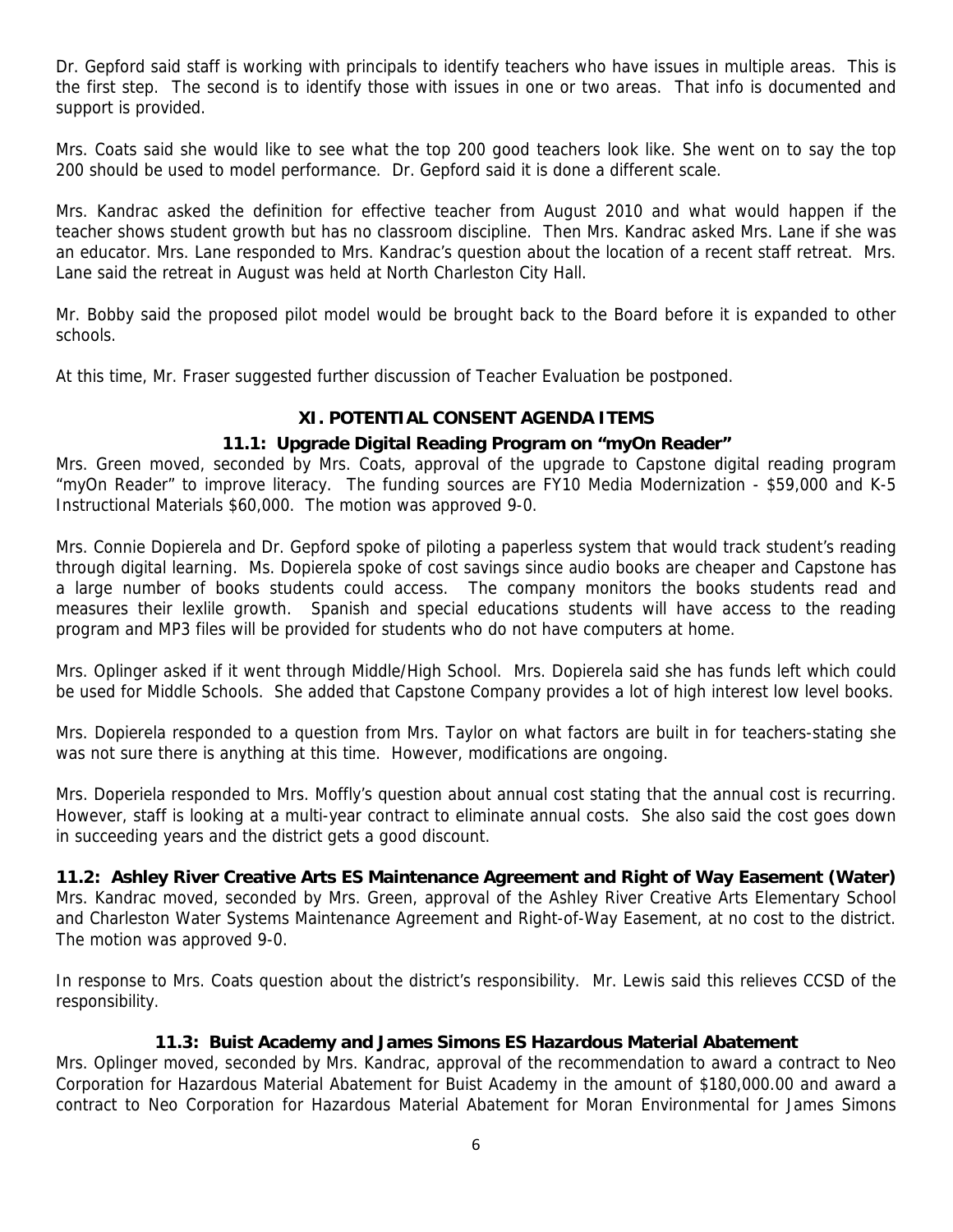Elementary in the amount of \$114,000.00. The motion was approved 9-0.

### **11.4: Rivers Campus Update**

Mr. Lewis presented the following update on the Rivers Campus to the Board. No action was taken.

Mr. Lewis said phase I contract was signed and awarded to M.B. Kahn. Nine mobiles will be left to support the academic program for the charter school and the auditorium will be left in-tact. He is not sure what sound system will be required for the auditorium. That would have to come with design program. An additional \$6-7 million is not available to do additional work. He spoke of pros and cons of a one level building. To open in 2012 is improbable because three months is spent to do additional work. Working with charter school to determine what the up-fit would look like.

Mr. Fraser asked if funds were available to solve this issue earlier than later. Mr. Lewis said Construction Managers are projecting a savings on programs they are currently working on. However, there is a laundry list of other projects. The work is very challenging and staff should invest money to investigate the issue so they don't promise more than what could be delivered.

Rev. Collins asked if more classrooms would be added. Mr. Lewis said there is not enough space in the building to accommodate the entire charter school. To preserve the auditorium, nine mobiles must remain to accommodate the charter school. Rev. Collins said he wasn't sure why they want more than what was originally promised. Mr. Lewis said staff is not making a recommendation, just presenting facts to the board.

Mrs. Kandrac said 60/40 was estimated. She said Math and Science did their own educational specs and asked who did specs for Low County Tech. Mr. Lewis said it was done by in-house staff. Also, Mr. Lewis said CCSD internal staff helped the Charter School principal compile specs because the charter school did not have a technical person. CCSD staff member Mr. Bob Olson helped them.

Mr. Ascue asked about cost over-runs. Mr. Lewis said there are contingencies in place. However, a building that old requires substantial work. He cautioned the Board about entering a project like this one. The Gym and Cafeteria work has already been done. Rev. Collins asked why both schools won't use the same cafeteria. Dr. McGinley said Low County Tech is a program. Therefore, Low County Tech students will have lunch at their home schools.

Mr. Fraser said the design should be to accommodate the students. Rev. Collins said while he respects Mr. Fraser's opinion, it would be too costly to not commit upfront. Mr. Lewis said if the Board wishes to pursue a master plan, they would have to do it up front. He also shared details for option 2 moves stating that the total space would be increased. Rev. Collins urged the Board to be careful with spending for charter schools and ensure fairness for all charter schools.

Mrs. Moffly said she was not sure why both are being housed in one school. Burke facility is almost vacant. She mentioned that a large amount (\$19 million) was just sitting in a contingency account. Mr. Bobby said the \$19 million is for the Sullivan's Island project. Mrs. Moffly said it wasn't wise to split the building because the charter school is doing so well. Mr. Fraser said no decision will be made until there is money. He said with limited funds available, it shouldn't be spent now only to have to make changes later. Mrs. Moffly asked staff to bring back to board details of what will happen at Burke.

Mrs. Coats asked staff if the Board had the flexibility of revising the Rivers plan later. Mr. Fraser suggested the Board direct staff to continue the plan with designs. Rev. Collins suggested the charter school was being unfair by asking for the entire building when they initially asked for 60%.

Mrs. Kandrac asked about the history of Burke High being a technical school. She went on to say folks like the idea of having a vocational program at Burke.

Mrs. Taylor suggested staff bring a recommendation to expand proposal accommodate Math and Science at Rivers. The motion was approved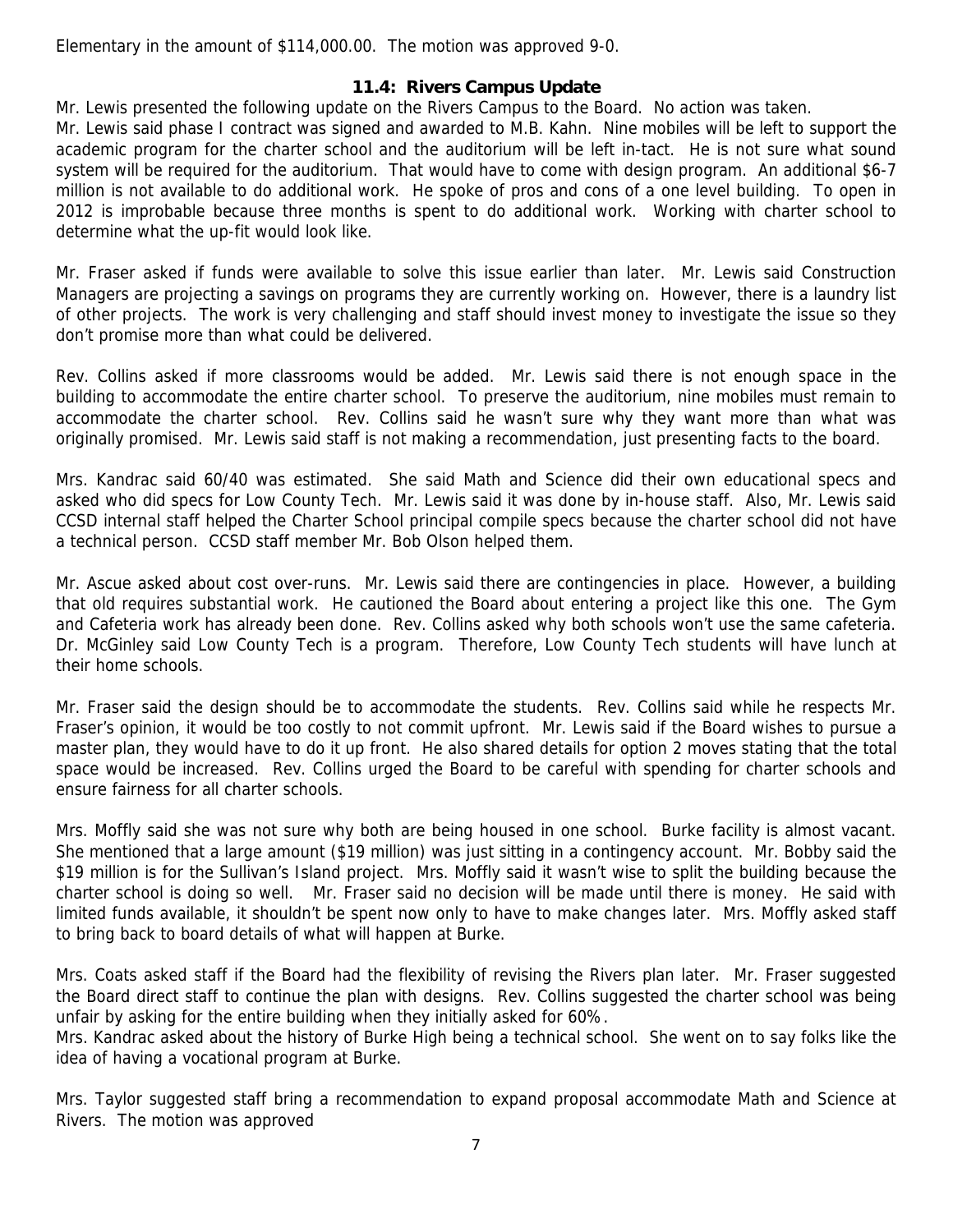#### **11.5: 2009 Tax Anticipation Note Arbitrage**

Mrs. Coats, moved on behalf of Finance and Audit Committee, approval of the payment of \$50,489.08 for the arbitrage rebate of July 2009 Tax Anticipation Note Arbitrage. The motion was approved 9-0.

#### **11.6: North Charleston Creative Arts ES**

Mrs. Coats moved, seconded by Mrs. Oplinger, approval of recommendation to allocate funding from the 2011 Capital Budget, originally identified as funds to support a portion of the Classroom Modernization project, in the amount of \$1,700,000 to support the construction and completion of the North Charleston Creative Arts Elementary School Phase I Mobile Campus. The motion was approved 6-3 (Collins, Kandrac and Moffly opposed. Rev. Collins said he was voting against the program, he did not support the way is done. Mrs. Kandrac said she didn't support putting kids in trailers.

Mrs. Kandrac asked when the Board voted on this project. Mr. Bobby responded the board authorized project two years ago. However he was not sure if a vote but intent was to open in August of this year. Construction Bond money to renovate the Berry campus and at some point replace building. Staff responded to questions from Rev. Collins regarding the wave the building plan was in, the urgency to open the school and other related questions. Mr. Bobby said Wave 4 or 5 (2015). Rev. Collins asked about the urgency. Staff responded that the school is in demand and it provides an opportunity to create a feeder program. Dr. McGinley said it was approved with the Zone Concept approval. North Charleston is the only zone without an arts-infused school. More seats are needed in North Charleston because schools at capacity. Rev. Collins said he learned more in the newspaper about the school and the three Board members who represent North Charleston were not involved with school plans, yet applications are being taken. Also he said his wife is on school improvement council but didn't know anything about it. Dr. McGinley said the Zone Concept was approved 1.5 years ago. The Board approved Qualified School Construction Project. When the Berry campus was pulled out, the Board discussed it again. District four Constituent Board controls the enrollment zone and determined where the school would be. It would be phased in with kindergarten and first grade and increased as years go long.

#### **11.7: Early Retirement Incentive**

Mrs. Oplinger moved, seconded by Mrs. Green, approval of the recommendation approving the proposal to offer an Early Retirement Incentive for District Staff (classified, certified, and administrators) prior to the start of the 2011-2012 School Year. The motion was approved 8-1 (Kandrac opposed).

Mrs. Kandrac asked who was eligible for Early Retirement Incentive and expressed concerns about cuts and new hires.

#### **11.8: Montessori Program at James Simons Elementary**

As requested by four members of the Board (Collins, Kandrac, Moffly, and Taylor), the Board discussed the proposal for a Montessori Program at James Simons Elementary.

Mrs. Taylor shared concerns about original plan. She expressed the danger of it being a Zone school if it becomes a Montessori School. Also, she said there is the possibility of them losing their status with the Charleston Neighborhood Promise Schools.

Mrs. Ruth Taylor, Associate Superintendent, and Ms. Lynn Owings, James Simons Principal, shared historical information dated back to Nov. 2008 regarding how the Montessori proposal came about. Also they said, although transportation was offered and parent link calls were made, parental attendance at scheduled meetings was low. Mrs. LaDene Conroy presented Montessori info at one of nine parent meetings held at the Dart Library. Another meeting is scheduled to discuss James Simons on April  $7<sup>th</sup>$  at Burke – 6:30pm. Dr. McGinley said a recommendation should come from the Neighborhood Planning Committee after this meeting. Rev. Collins said while he likes the Montessori program, he was uncertain if students currently enrolled would remain at that school. Dr. McGinley said they would be given preference.